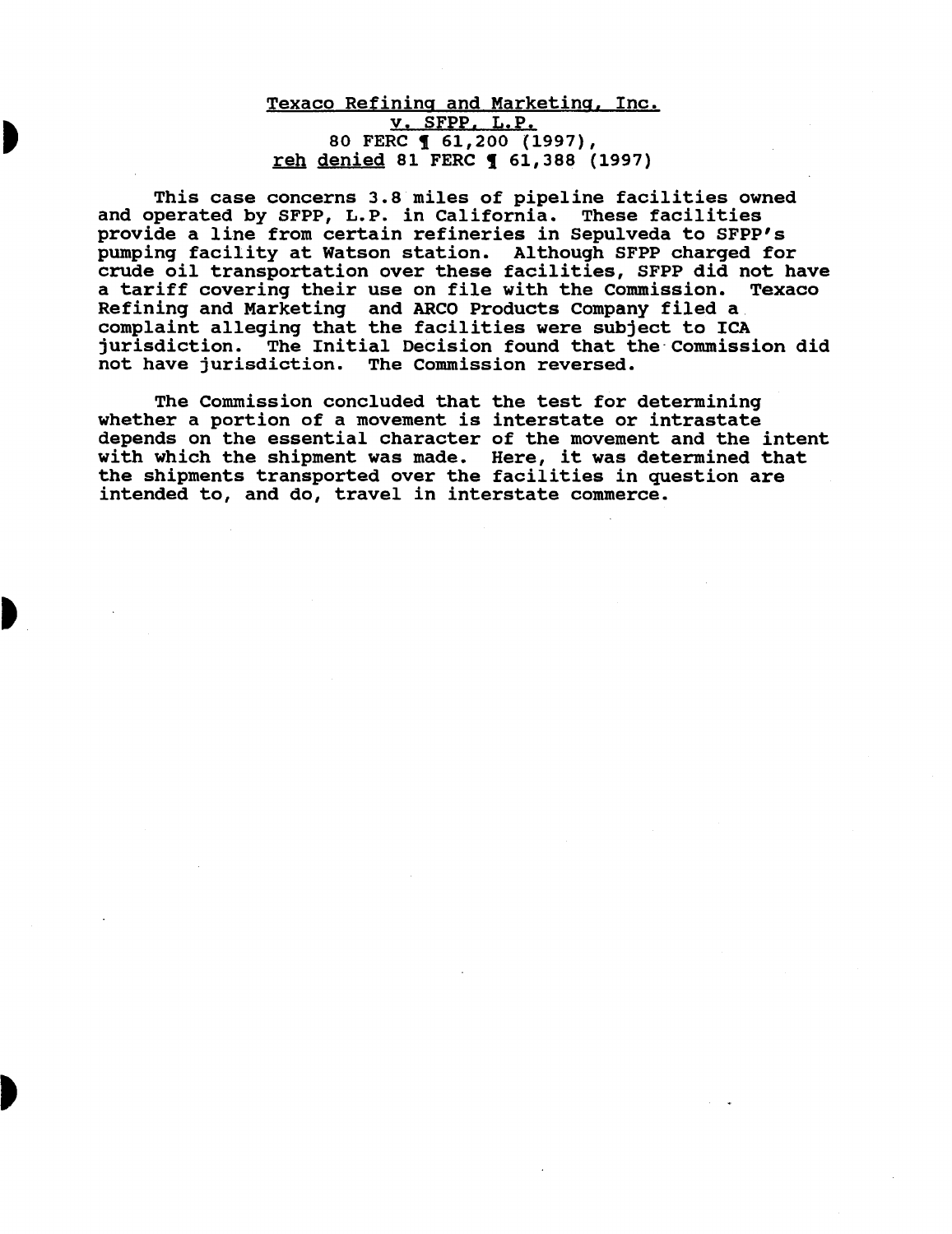Texaco Refining and Marketing, Inc. v. SFPP, L.P. Order Reversing Initial Decision 80 FERC **1** 61,200 (1997), <u>reh denied</u> 81 FERC ¶ 61,388 (1997)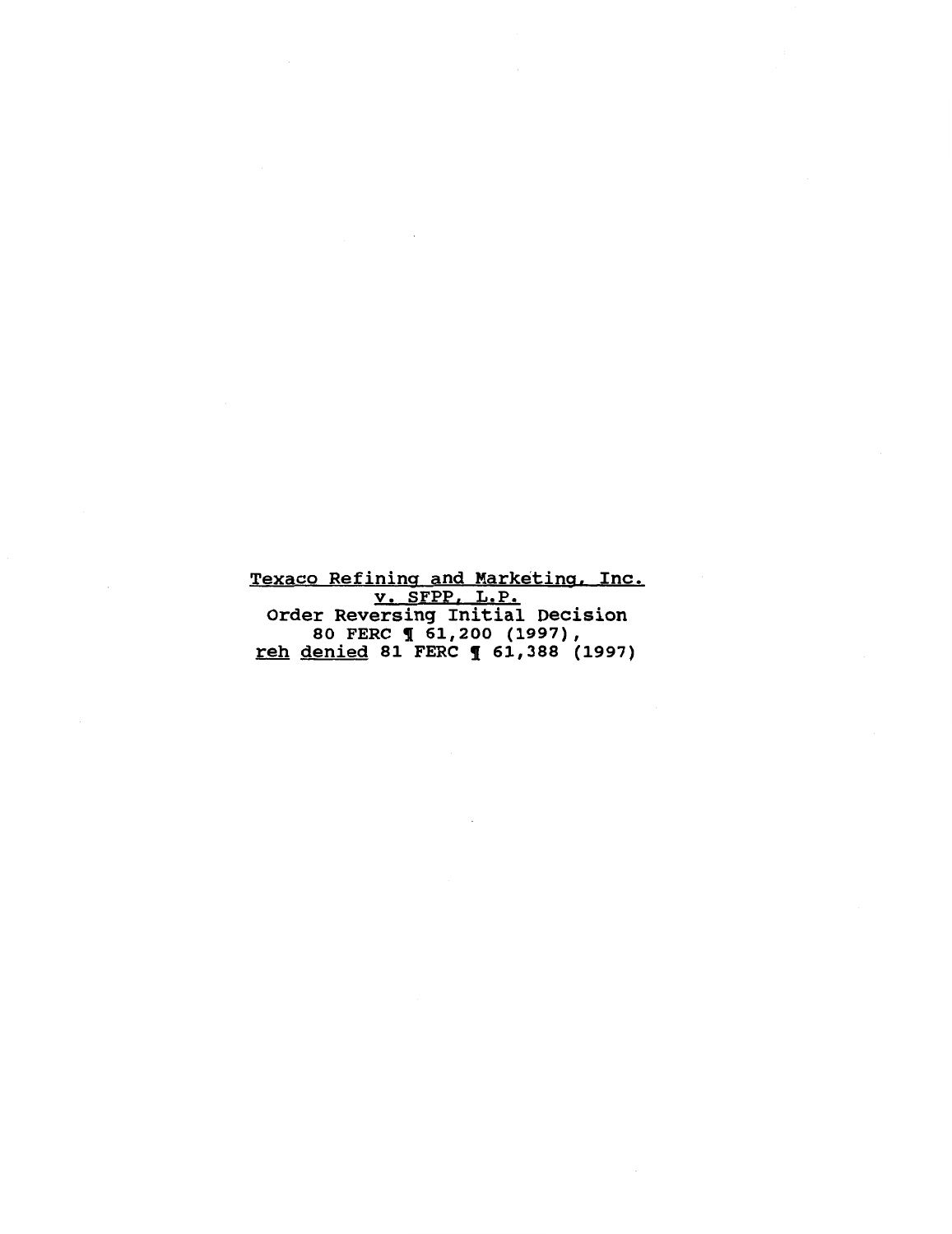# Texaco Refining and Marketing, Inc. v. SFPP. L.P. 80 FERC **161,200** (1997)

This case concerns 3.8 miles of pipeline facilities owned and operated by SFPP, L.P. in California. These facilities provide a line from certain refineries in Sepulveda to SFPP's pumping facility at Watson station. Although SFPP charged for crude oil transportation over these facilities, SFPP did not have a tariff covering their use on file with the Commission. Texaco Refining and Marketing and ARCO Products Company filed a complaint alleging that the facilities were subject to ICA jurisdiction. The Initial Decision found that the Commission did not have jurisdiction. The Commission reversed.

The Commission concluded that the test for determining whether a portion of a movement is interstate or intrastate depends on the essential character of the movement and the intent with which the shipment was made. Here, it was determined that the shipments transported over the facilities in question are intended to, and do, travel in interstate commerce.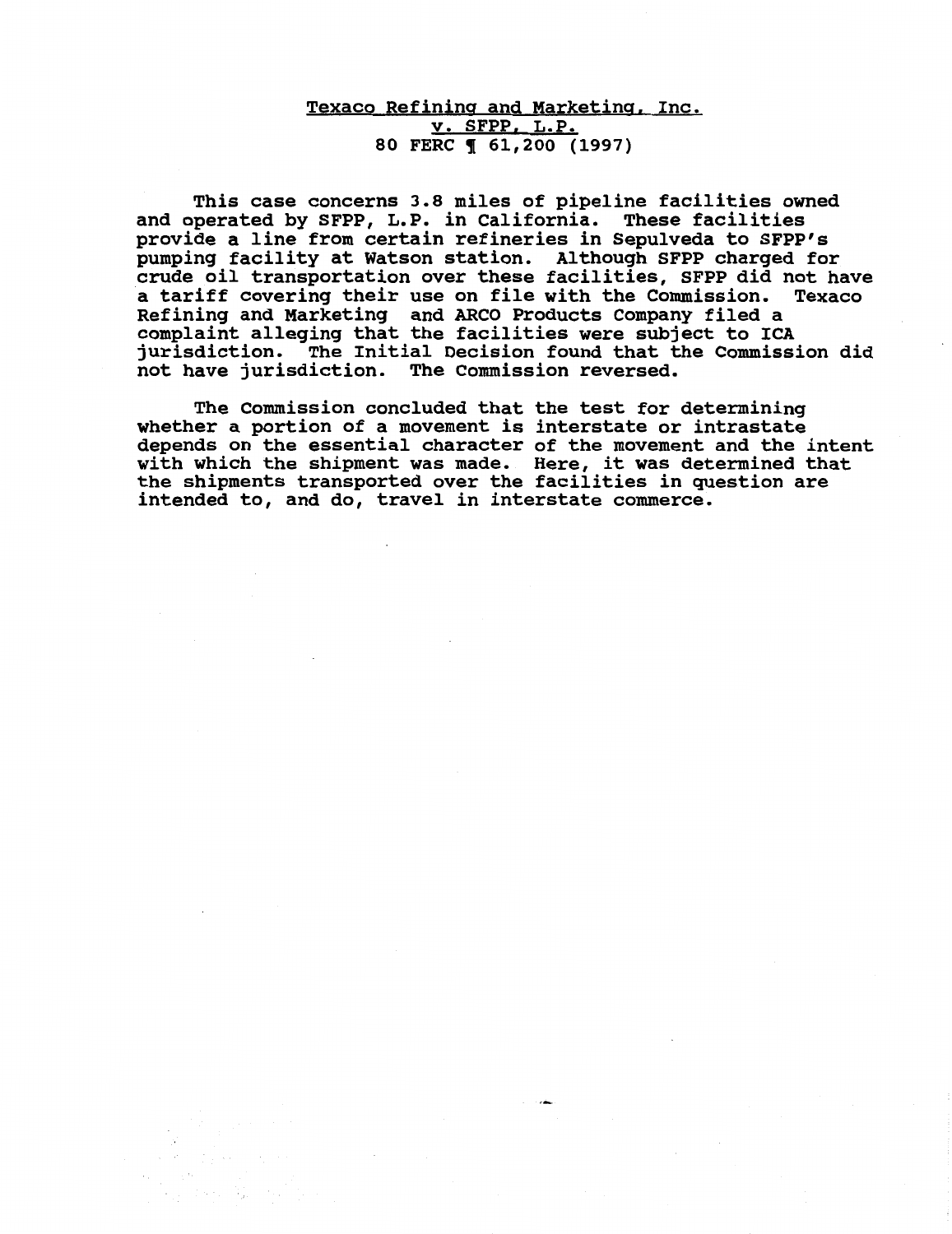lis 15

l

 $\mathbf{I}$ 

# ·····nrs1,2oo1

# Texaco Refining and Marketing, Inc. v. SFPP, L.P., Docket No. OR96-2-000 ARCO Products Company v. SFPP. L.P., Docket No. OR96-10-000 Ultramar. Inc. v. SFPP. L.P., Docket No. OR96-17-000

#### Order Reversing Initial Decision

#### (Issued August *s.* 1997)

## Before Commissioners: James]. Hoecker, Chairman; Vicky A. Bailey. William L. Massey. and Donald F. Santa. Jr.

On October March 28. 1997, the Administrative Law Judge (ALJ) issued an Initial Decision finding that the Commission did not have jurisdiction over oil movements over a 3.8 mile pipeline owned and operated by SFPP, L.P. connecting refineries at Sepulveda . California to SFPP's pumping facility in Watson Station, California.<sup>1</sup> ATT<sup>2</sup>, Ultramar, Inc., and Commission staff filed Briefs on Exception to the ALJ's decision. SFPP filed a brief Opposing Exceptions. As discussed below, the Commis-

Z9 In an order being issued in Docket Nos. RP97-291-001 and RP97-291-002 contemporaneously with the instant order, the Commission is accepting Panhandle's filing, and on rehearing of the April 11, 1997 order, reaffirming that the scheduling of capacity on the basis of the highest percentage of the maximum rate is a reasonable way of scheduling firm capacity at secondary points.

<sup>30</sup>Transcontinental Gas Pipe Une Corp., *77*  FERC f 61,195 at p. 61,770 (1995); Great *Lakes* Gas

sion finds the pipeline segment jurisdictional. SFPP is required to file within 60 days of this order interstate tariffs, with its proposed rates pursuant to section 342.2 of the Commission's regulations.

#### Background

SFPP owns and operates oil pipelines in the Western United States, including pipelines within California and Oregon and from California to Arizona, New Mexico, and Texas. SFPP

Transmission, L.P., 64 FERC f 61,017 at p. 61,188 (1993); and Order No. 636-B, 61 FERC f 61.272 at p. 62.013 ( 1992).

<sup>31</sup> See Third Revised Sheet No. 60.

<sup>1</sup>*Texaco Refining and* Marketing, *Inc. v. SFPP,*  L.P., 78 FERC [ 63,017 (1997).

<sup>2</sup> ARCO Products Company (ARCO), Texaco Refining and Marketing, Inc. (TRMI). and Tosco Corporation (Tosco).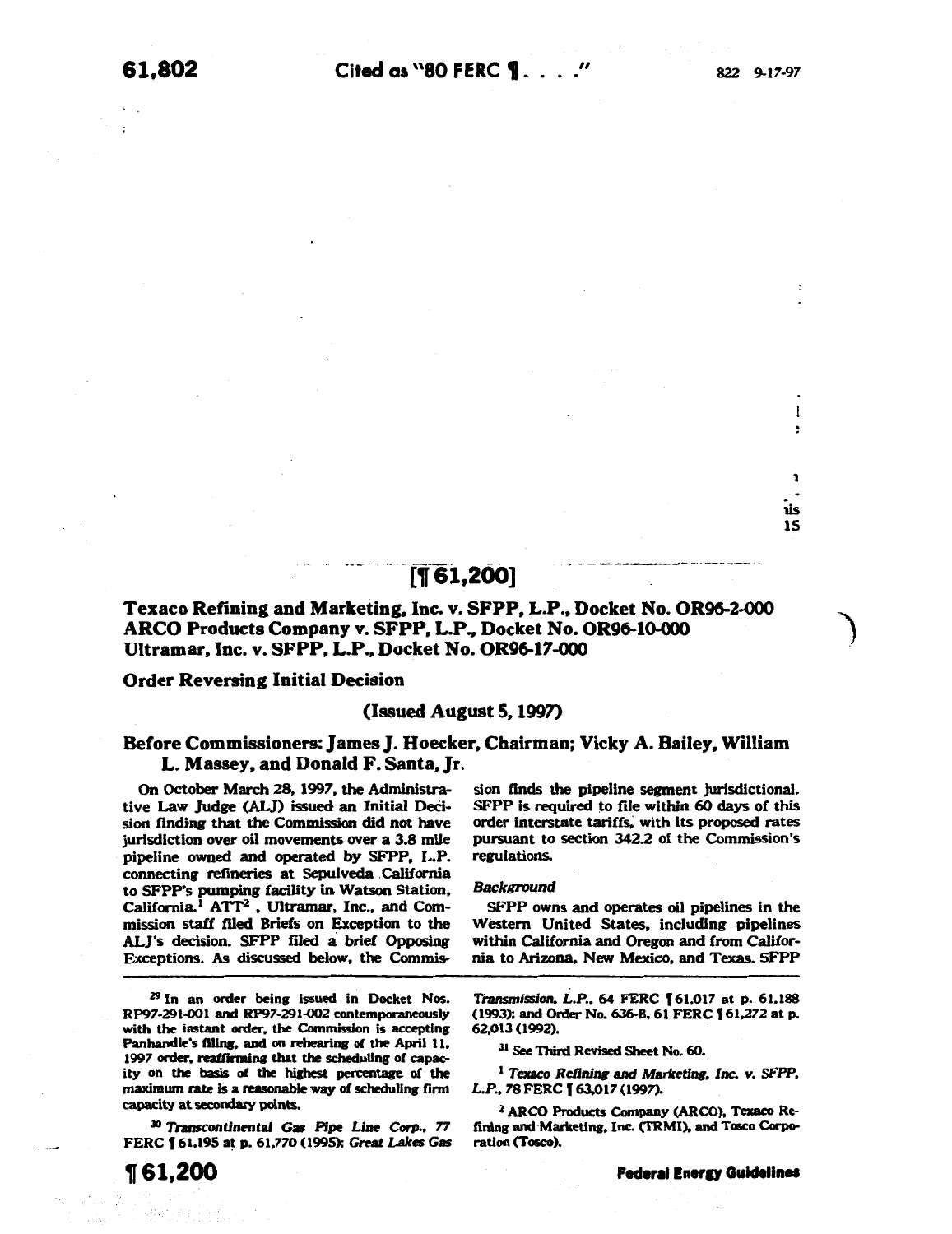**t** 

this case is three years. They further argue that the jurisdictional status of movements on the alternative "proprietary" lines to Watson Station is irrelevant to the determination of jurisdiction over lines 109 and 110.

SFPP responds that the determination of jurisdiction is factual and that the cases have held that the term transportation in the Interstate Commerce Act does not include the provision of services that are not essential to the provision of common carrier service. SFPP maintains that lines 109 and 110 were constructed for the convenience of the contracting parties in bringing oil to the tariff origin point and are not essential to gain access to the interstate system. It points out that the interstate lines had been operated for 30 years without lines 109 and 110 and the proprietary lines operated by other refiners provide an adequate alternative means of getting access to Watson Station. SFPP further contends the operation of lines 109 and 110 establish that they are not essential to obtaining common carrier service.

#### *Discussion*

The Interstate Commerce Act (ICA), in pertinent part, establishes jurisdiction over "common carriers engaged in ... the transportation of oil or other commodity. except water and except natural or artificial gas, by pipeline ... from one State or Territory of the United States ....<sup>5</sup> It then defines "common carrier" to include "all pipe-line companies; express companies; sleeping car companies; and all persons natural or artificial engaged in such transportation for as aforesaid as common carriers for hire."<sup>6</sup> The reach of the ICA is not necessarily coextensive with the reach of Congress under the commerce clause, but is determined by reference to the statutory terms?

The determination of jurisdiction under the ICA depends on the specific facts of the individual case. In the preeminent *Pipe Line Cases.8* the Supreme Court held the ICA applied to movements of oil on a pipeline even though the pipeline transported only its own oil. In this case, Standard Oil Company insisted as a condition of carriage that the owner of the oil sell the oil to Standard Oil. The Court

6 49 U.S.C. App. §J(a). U.S. 29 (1946)).

<sup>7</sup> Southern Pacific Transportation Company v.  $11\,341\,$  U.S. at p. 298. I.C.C., 565 F.2d 615, 617 (9th Cir. 1977).

 $9$  See Valvoline Oil Co. v. U.S., 308 U.S. 141  $13$  260 U.S. 166 (1922). (1939) (ICA applied to interstate pipeline purchasing oil at the well-head to transport to its own refinery). 14 *Id.* at p. 170.

held that it would be a "sacrifice of fact to form" if Standard Oil, by the exercise of its market power. could insist on the sale to themselves and then gain exclusion from the ICA since they were not operating as a common carrier. The Court. therefore, found that the purpose of the Act was to bring within its jurisdiction all pipelines carrying all oil offered even if the pipelines were not technically common carriers at common law. At the same time, however, the Court found the ICA did not cover a clearly interstate pipeline that transported oil from the owner's wells to its own refinery.<sup>9</sup>

In *United* States *v. Champlin Refining Company,10* the Supreme Court reaffirmed jurisdiction over movements on an interstate pipeline transporting oil purchased at wells solely for its own use. Although finding jurisdiction, the Court concluded that Champlin did not have to ·file tariffs. since no party had ever requested common carrier service from Champlin and there were ample other common carrier pipelines available.11 In *Hunt Refining Company,1Z*  the Commission similarly found the oil pipeline's gathering system jurisdictional, but granted waiver from filing and reporting requirements where the pipeline carried only its own oil and there were no immediate or prospective shippers.

However, in another line of cases, the courts, the Interstate Commerce Commission, and this Commission have held that jurisdiction may not attach when the continuity of interstate transportation ends at a terminal or storage facility so that some portion of that transportation can be considered intrastate. In *Baltimore*  & *Ohio Southwestern Railroad Company v. Set*tle (Baltimore & Ohio),<sup>13</sup> the Supreme Court found that the test for determining whether a portion of a movement is inter- or intrastate "depends on the essential character of the movement" and the "intent with which the shipment was made."<sup>14</sup> In this case, the Court found that, despite a stop in movement at one city, the shippers' intent was always to transport to their final destination so that the transportation would be considered a single interstate trip to the second destination, rather

<sup>5</sup> 49 U.S.C. App. § 1(1). IO 341 U.S. 290 (1951)(reaffirming the Court's earlier decision in Champlin Refining Co. v. U.S., 329

s IZ *70* FERC **f** 61,035 (1995). 234 u.s. 548(1914).

, **61,200 Federal Eneru Guidelines**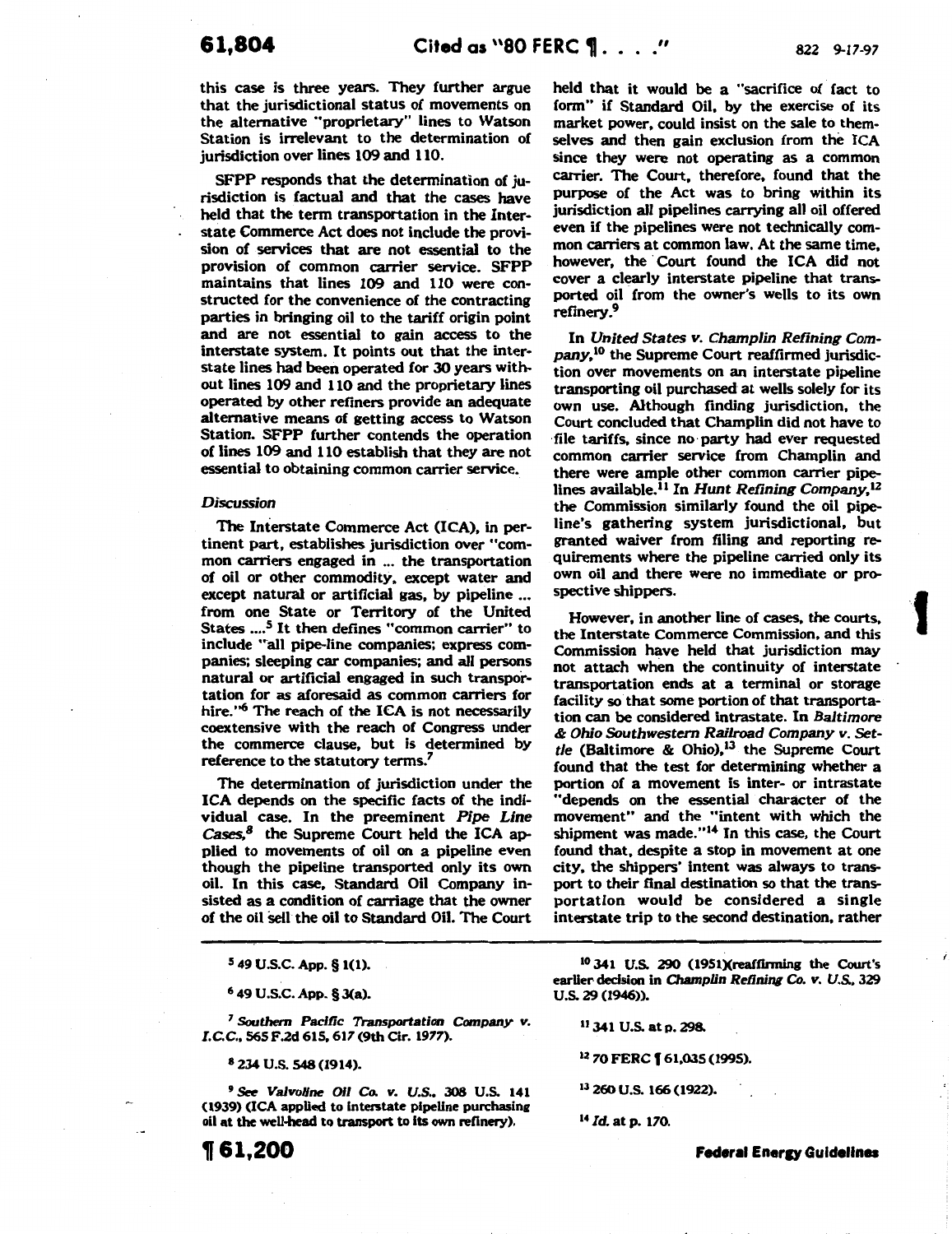weekly. at four cycles per month, while the refiners schedule lines 109 and 110. Due to these scheduling differentials, SFPP stores oil transported over line 109 at Watson Station pending mainline scheduling. The ALJ further found that SFPP does not operate the pumps on line 109 and it maintains no personnel at Sepulveda; the refiners pump their own oil.

But, storage by itself is not an indicia of purely intrastate movement.<sup>23</sup> The record shows that storage of product is a component of admittedly interstate transportation as well.<sup>24</sup> Moreover, regardless of who operates the pumps, where personnel are located, or how oil is scheduled, SFPP owns and operates the lines and transports oil destined for other states. The record shows no function performed at Watson Station or other facts to suggest that shippers on lines 109 and 110 do not have a fixed intent to make interstate shipments when they move product along these lines.

The ALJ also found that line 109 is the only line in SFPP's system with a separate transmix return line. On SFPP's mainlines, transmix is allocated to shippers, since it is not economical to build a separate return line. The existence of the return transmix line does not indicate that there is a break in transportation. Returning transmix over longer lines is merely economically infeasible.

The ALJ also found that movements over lines 109 and 110 were non-jurisdictional because these lines are only 3.8 miles long. The length of lines 109 and 110 does not, by itself, show that the product is not destined for interstate movement. The Commission has found that interstate movements along a line only 1,400 feet long are jurisdictional.<sup>25</sup> Like this case, movements along this line were destined for both inter- and intrastate destinations.

SFPP contends movements along lines 109 and 110 are non-jurisdictional citing to cases that establish that services which are not essential to interstate service are not considered transportation under the ICA. But the cases cited by SFPP are inapposite. These cases dealt principally with services such as tracking title prior to actual shipment of oil, $^{26}$  the use of

*23 See Department of Defense v. Interstate Storage and Pipeline Corporation,* 353 I.C.C. 397 (1977) (finding that placement in storage not sufficient to break continuity when no change of ownership or other processing of oil in storage).

*<sup>24</sup>*Tr. 445-46.

*zs Sadlerochit Pipeline Company,* 76 FERC f 61,125 (1996).

*26 Coastal States Trading, Inc. v. Shell Pipeline Corporation,* 573 F. Supp. 1415 (S.D. Tex 1983).

<sup>27</sup>Great Northern Railway *v.* Minnesota, 238 u.s. 340 (1915).

**,61,200** 

stock scales for the purpose of weighing cattle, but without connection to transportation service, $^{27}$  feeding of livestock, $^{28}$  storage of produce after delivery,<sup>29</sup> and warehousing and auctioning services.<sup>30</sup> In contrast, SFPP is not providing an unrelated service; it is providing transportation.

SFPP also cites a 1922 ICC decision, *Certain-Teed Products Corporation v. Chicago, Rock Island,* & *Pacific Railway* Company,31 for the proposition that passive ownership of transportation facilities does not necessarily require the filing of a tariff rate for those facilities. In that case. shippers under long-standing agreements had paid \$1.00 per car for the use of rail track, which the Chicago, Ottawa and Peoria Railroad (Peoria) purchased. The Peoria did not provide interstate service using that line. Such service was provided by the Rock Island which had tariffs on file for interstate transportation for the shippers. The shippers contended the \$1.00 charge could not be added to the interstate rates already on file for Rock Island.

The ICC found that no tariff was necessary, because the Peoria was simply the naked holder of title to the track and performed no common carrier service. It concluded that although the \$1.00 per carload rate looked like a transportation charge, it was simply a convenient method of measuring the amount to be paid for the use of the track. SFPP contends that. like *CertainTeed,* SFPP is a passive owner of lines 109 and 110 and the shippers themselves arrange for transportation by providing the pumping necessary to move product over the line.

Not only is this a single I.C.C. decision, but it is distinguishable from the situation here. First, the case is based on certain factors applicable only to railroads. The ICC emphasized that under the ICA. the·shipper is required to provide a sidetrack; the railroad is not obligated to provide it. $32$  The fact that the shippers chose to lease the side track rather than build . their own does not make ownership of the track jurisdictional. The ICA, however. does not impose on shippers the comparable obligation to build facilities to transport oil to the interstate

:za *Thompson v. Chicago, Burlington* & *Quincy Railroad Co.,* 157I.C.C. 775 (1929).

<sup>29</sup>*Burkley Produce Company v. Pennsylvania Railroad Co.,* 2771.C.C. 319 (1959).

30 Andrews *Brothers* Co. *v. Pennsylvania Rail·*  road Co., 123 I.C.C. 733 (1927).

31 68 I.C.C. 260 (1922).

JZ *See Cleveland, Cincinnati, Chicago* & *St. Louis RaiJway* Co. *v. U.S..* 275 U.S. 404, 413 (1928) (citing *Certaln· Teed* for this proposition).

**Federal Energy Guidelines**